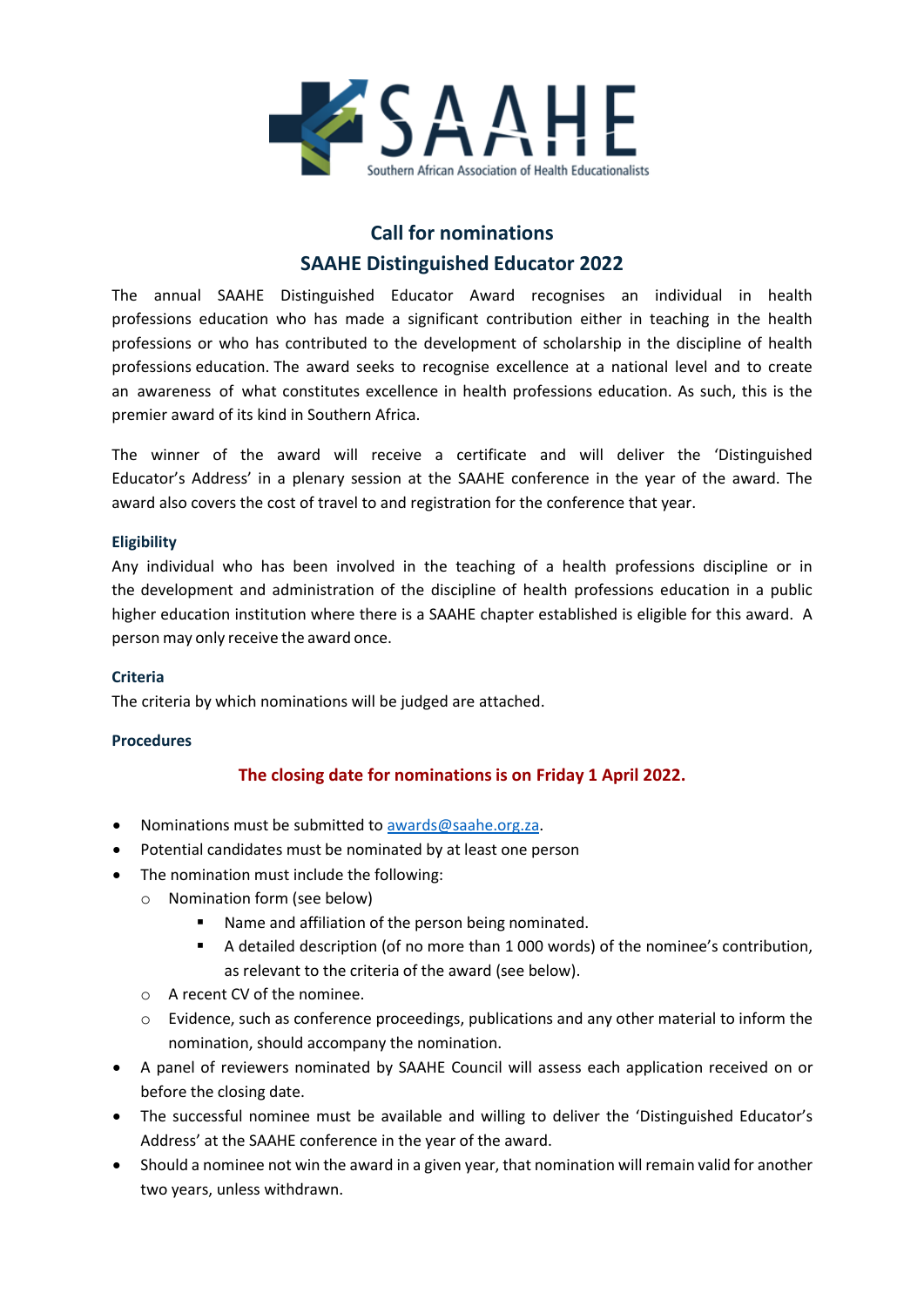## **SAAHE Distinguished Educator 2022 Nomination form**

**Name of the nominee:**

**Institutional affiliation:**

**Nominated by:**

Detailed description of the nominee's contribution, as relevant to the criteria of the award (maximum 1 000 words)

I accept this nomination and am prepared to deliver the 'Distinguished Educator's Address' at the SAAHE conference

**Signed (Nominee)**

**Signed (Nominated by)**